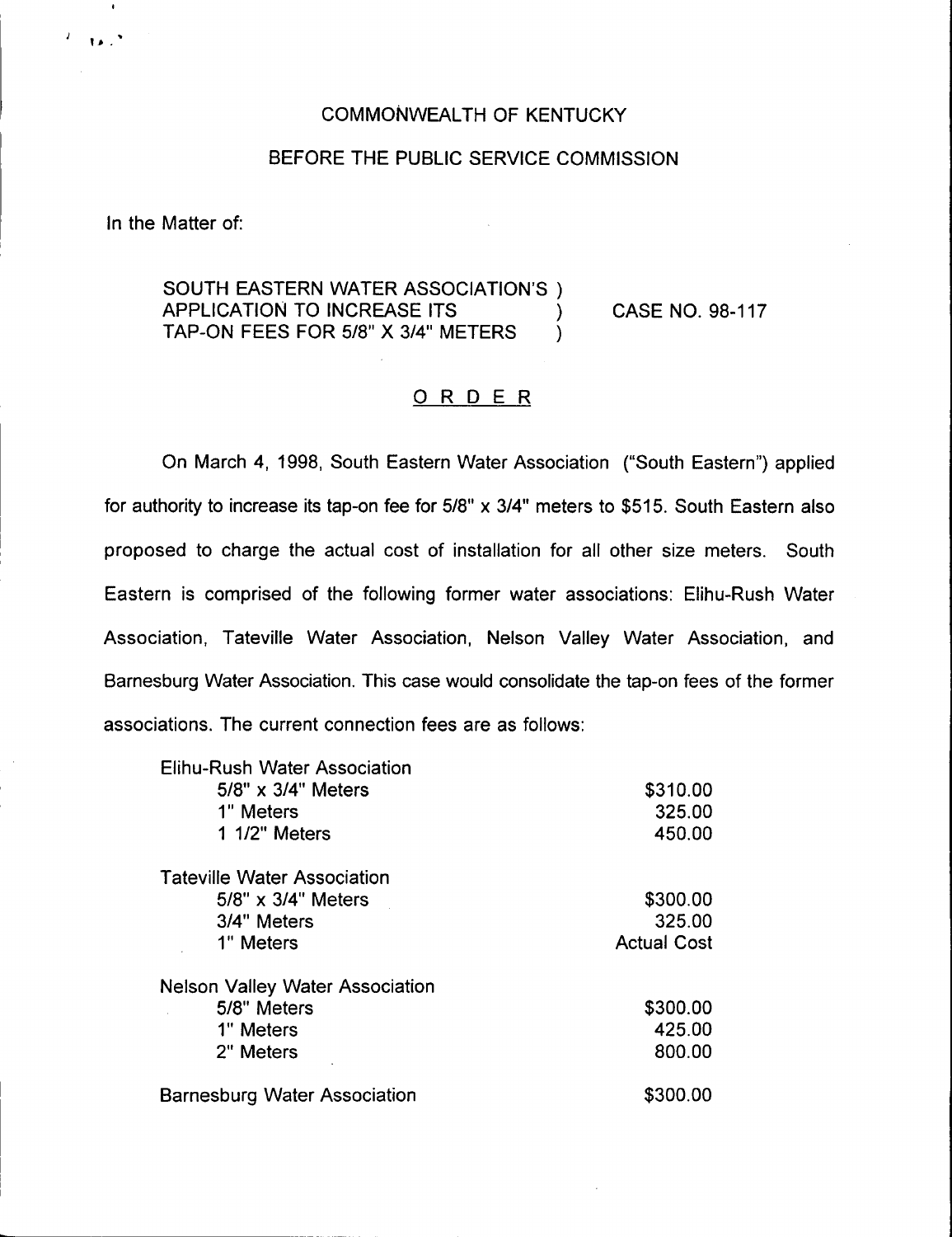This application was rejected pursuant to 807 KAR 5:001, for failure to submit a certified copy of the Articles of Incorporation; and 807 KAR 5:011, for failure to meet public notice requirements. On March 31, 1998, South Eastern submitted the necessary information to cure these deficiencies, and its case was officially filed.

South Eastern has provided adequate evidence of the individual expenses incurred to provide the service associated with the proposed charge.

After reviewing the record and being sufficiently advised, the Commission finds that.

 $1<sub>1</sub>$ The proposed charge for the  $5/8 \times 3/4$  inch connection is equal to the expenses incurred to provide the associated service. The charge for all other meter sizes should be based on the actual cost of the installation.

2. The charges set forth in the Appendix to this Order are fair, just, and reasonable and should be approved.

IT IS THEREFORE ORDERED that:

1. The charges in Appendix A are approved for services rendered on and after the date of this Order.

2. Within 30 days of the date of this Order, South Eastern shall file its revised tariff sheet setting out the charges approved herein.

 $-2-$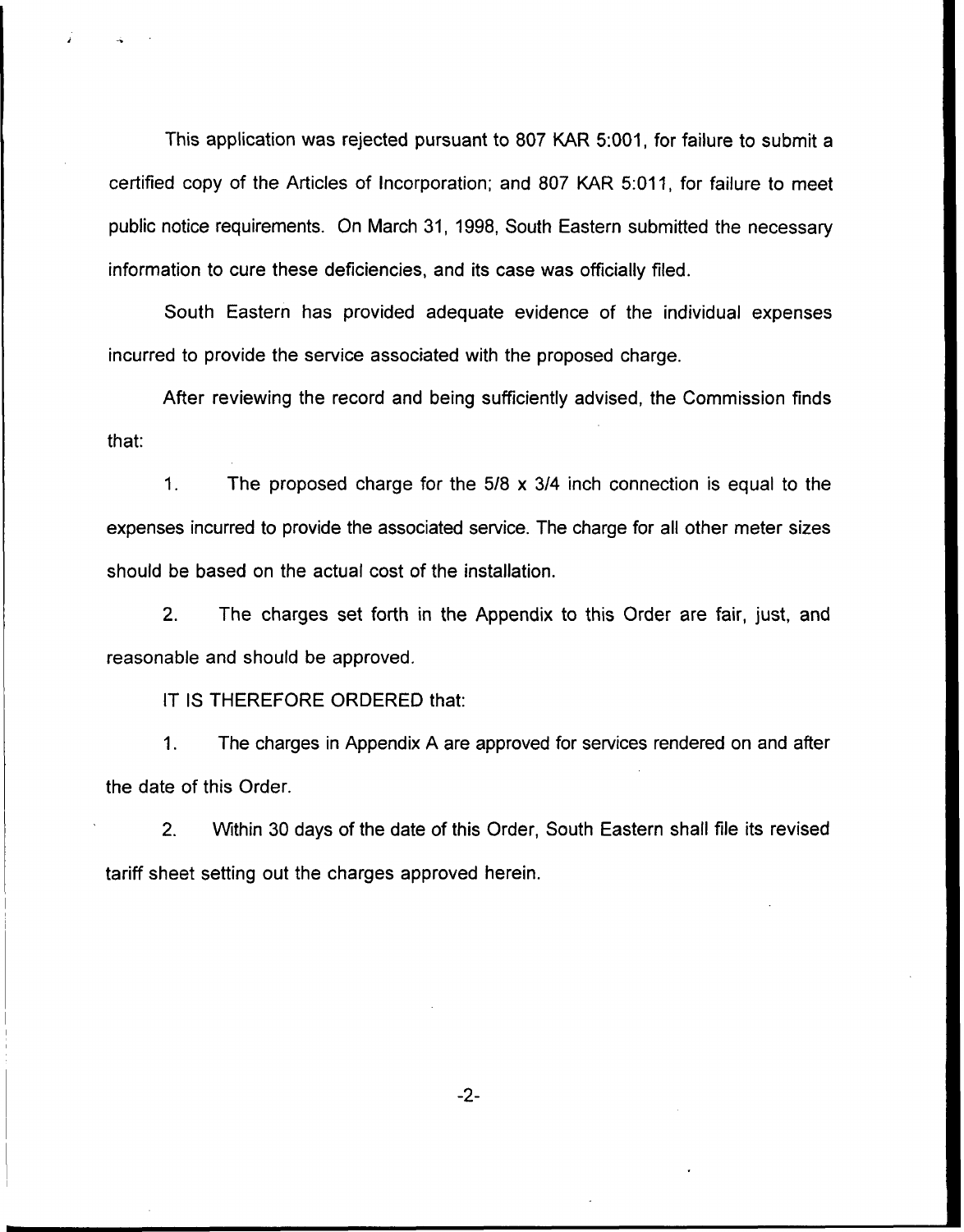Done at Frankfort, Kentucky, this 24th day of April, 1998.

# PUBLIC SERVICE COMMISSION

 $\frac{1}{\sqrt{2}}$ Chairma

Vice Chairman

Commissioner

**ATTEST: Executive Director** 

 $\cdot$ 

 $\vec{J}$ 

 $\sim$